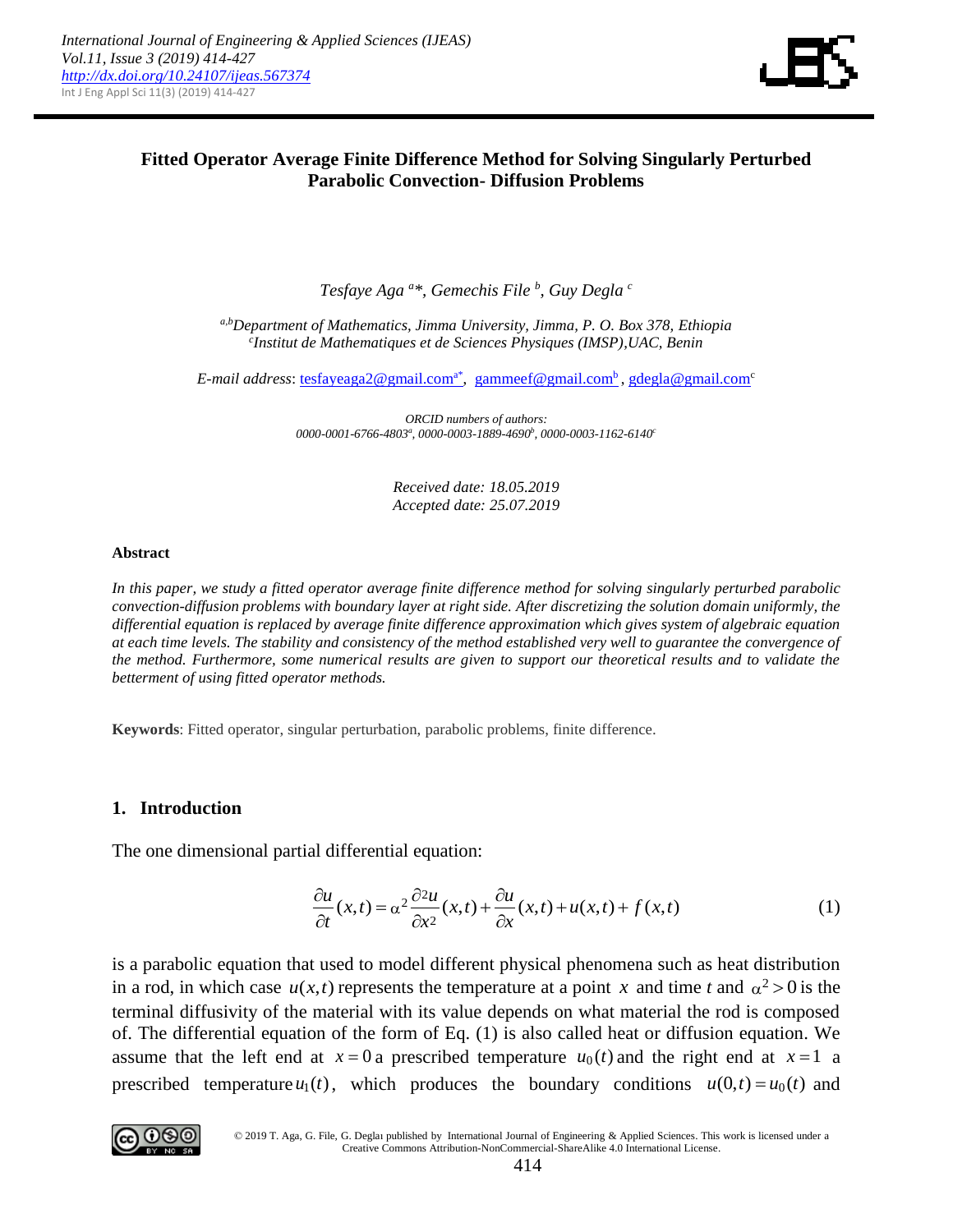condition,  $u(x,0) = s(x), 0 < x < L$ .

From the nature of modeling heat flow or chemical diffusion, the constant  $\alpha^2 = \frac{K}{2\pi}$  $\delta \rho$ , where *K* is the

termal conductivity,  $\delta$  is specific heat and  $\rho$  is density of the material of the body. Here, assume that  $K < \delta \rho$  so that let denote  $\alpha^2 = \varepsilon$ ,  $\varepsilon$  is a parameter satisfying  $0 < \varepsilon < 1$ , then parabolic partial differential equation of Eq. (1) on the rectangle  $Q = (0,1) \times (0,T]$  in the space time domain, where *T* is some fixed positive time with the stated condition called as the singularly perturbed convection – diffusion parabolic initial – boundary value problem of the form:

xed positive time with the stated condition called as the singularity perturbed convection parabolic initial – boundary value problem of the form:  
\n
$$
\frac{\partial u}{\partial t}(x,t) - \varepsilon \frac{\partial^2 u}{\partial x^2}(x,t) + a(x,t) \frac{\partial u}{\partial x}(x,t) + b(x,t)u(x,t) = f(x,t), \quad (x,t) ∈ Q
$$
\n(2)

subject to the conditions:

$$
u(x,0) = s(x) \text{ on } S_x := \{(x,0): 0 \le x \le 1\}
$$
  
 
$$
u(0,t) = q_0(t) \text{ on } S_0 := \{(0,t): 0 < t \le T\}
$$
  
 
$$
u(1,t) = q_1(t), \text{ on } S_1 := \{(1,t): 0 < t \le T\}
$$
 (3)

For convince the coefficients  $a(x,t)$  and  $b(x,t)$  are assumed to be sufficiently smooth functions such that:

$$
a(x,t) \ge \beta_0 > 0 \quad \text{and} \quad b(x,t) \ge \beta_1 \ge 0 \tag{4}
$$

Under sufficient smoothness and compatibility conditions imposed on the functions  $s(x)$ ,  $q_0(t)$ ,  $q_1(t)$  and  $f(x,t)$ , the initial-boundary value problem admits a unique solution  $u(x,t)$ the assumed condition  $a(x,t) > 0$  which exhibits a boundary layer of width  $O(\varepsilon)$  near the boundary  $x = 1$  of  $Q$ , [7].

*u* L<sub>1</sub> = *u*<sub>(*C*), *x* = 0. We also need information about the starting temperature that gives the initial<br>
From the nature of modeling boat flow or chemical diffusion, the constant  $\alpha^2 = \frac{K}{60}$ , where *K* is the<br></sub> The singularly perturbed parabolic initial-boundary value problem of Eq. (2) is called convectiondiffusion type with  $\frac{\partial u}{\partial x}(x,t) + a(x,t) \frac{\partial u}{\partial y}(x,t)$  $\frac{d}{dt}(x,t) + a(x,t) - \frac{d}{dx}$  $\frac{\partial u}{\partial t}(x,t) + a(x,t) \frac{\partial u}{\partial x}(x,t)$  is considered as a convection term, but if  $a(x,t) = 0$ , then it is called as reaction–diffusion type whose reaction term  $\frac{\partial u}{\partial x}(x,t) + b(x,t)u(x,t)$ *t*  $\frac{\partial u}{\partial t}(x,t) +$  $\partial$ with 2 2 *u x*  $-\varepsilon$  $\frac{\partial}{\partial}$  $\partial$ is the diffusion term in both cases.

In the past few decades, various  $\varepsilon$ -uniform numerical schemes are proposed in the literature for singular perturbation problems (SPPs). The numerical methods for SPPs are widely classified into two categories, namely, the fitted operator methods and the fitted mesh methods. In fitted operator methods, exponential fitting factors (artificial viscosity) will be used to control the rapid growth or decay of the numerical solution in the boundary layers [1]. Whereas, fitted mesh methods use nonuniform meshes, which will be fine or dense in the boundary layer regions and coarse outside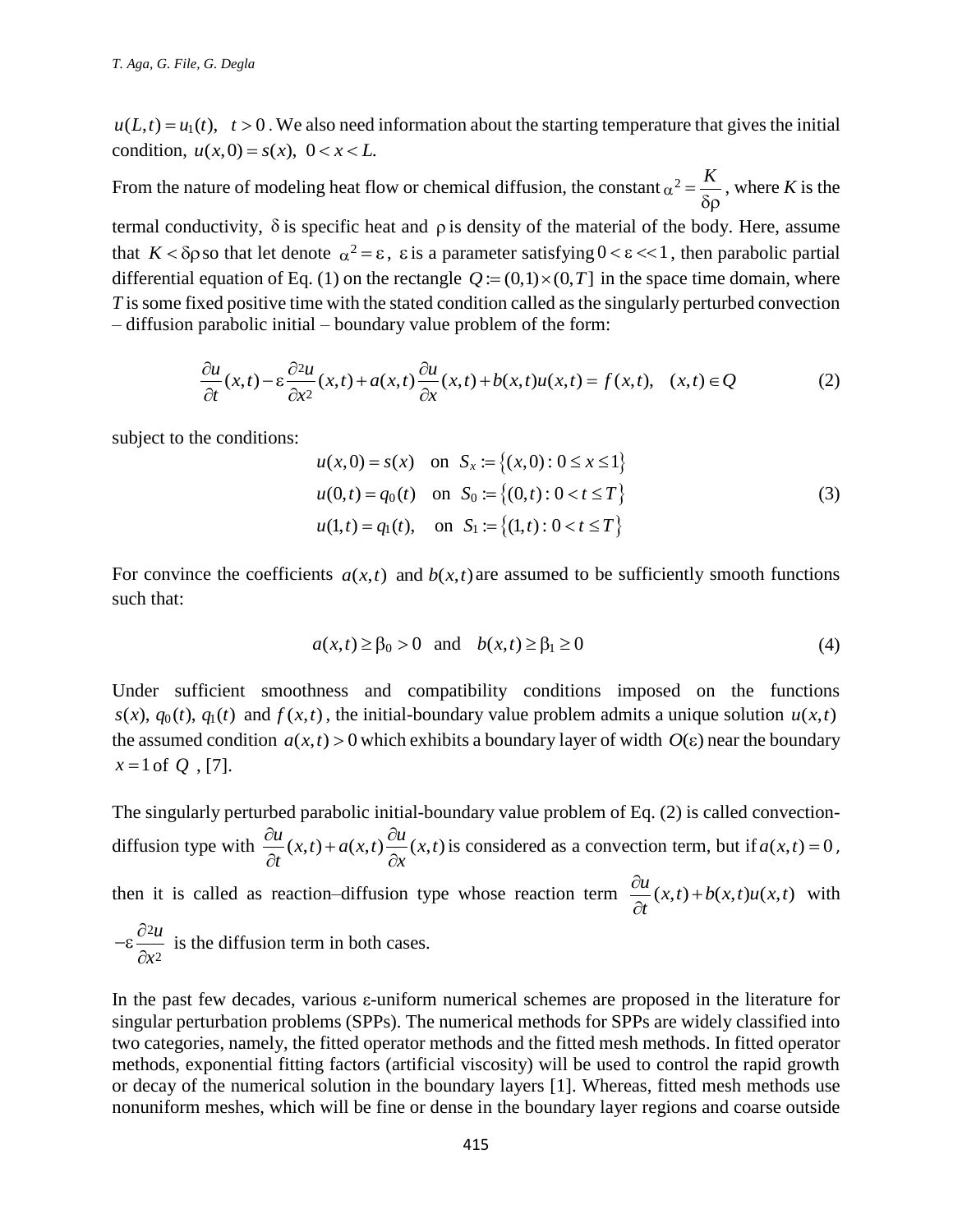the layer regions. The well-known layer resolving fitted meshes are Bakhvalov meshes, which will be obtained from some nonlinear mesh generating function, and Shishkin meshes, which are piecewise-uniform and easy to obtain (see. [3], [4], [5] and [7]).

Different methods had been constructed to find the numerical solution of singularly perturbed parabolic problems; For instance, Spline in compression method [6], Bessel collocation method [8], A robust finite difference method [2]; A novel adaptive mesh strategy [9], An adaptive grid method [10] and so on. Hence, several numerical methods have been developed by different scholars for solving these problems and due to the importance of the problems in real life situations, the need to find numerical method(s) for approximating its solution is gainful. Thus, it is necessary to develop more accurate, stable and convergent numerical method for solving the singularly perturbed parabolic partial differential equations.

Therefore, the main objective of this study is to develop more accurate, stable and convergent a fitted operator average finite difference method for solving singularly perturbed parabolic convection- diffusion problems with right boundary layer at right side.

## **2. Formulation of the Method**

Now, consider Eq. (2) on a particular domain  $(x,t) \in Q := (0,1) \times (0,1]$  with the initial and boundary conditions in Eq. (3) and with remembering the condition in Eq. (4) to sure that the problem has boundary layer at  $x = 1$ . To solve this problem by the finite difference method, let M and N be positive integers. When working on  $\overline{Q}$  , we use a rectangular grid  $Q_h^k$  whose nodes are  $(x_m,t_n)$  for positive integers. When working on Q, we use a rectangular grid  $Q_h^2$  whose nodes are  $(x_m, t_n)$  for  $m = 0, 1, \ldots, M$  and  $n = 0, 1, \ldots, N$ . Here,  $0 = x_0 < x_1 < \ldots < x_M = 1$  and  $0 = t_0 < t_1 < \ldots < t_N = T$ such grids are called tensor-product grids. For simplicity, throughout this material equidistant grids are considered as:

$$
t_n = nk, \quad k = \frac{T}{N}, \quad n = 0, 1, 2, \dots, N
$$
  

$$
x_m = mh, \quad h = \frac{1}{M}, \quad 1 = 0, 1, 2, \dots, M
$$
 (5)

Denote the approximate solution  $u_m^n \approx u(x_m, t_n)$  at an arbitrary point  $(x_m, t_n)$ . To obtain a finite difference scheme, we need to approximate the derivatives in Eq. (2) by some finite differences.

Assume that the equation given in the form of Eq. (2) is satisfied at the point  $\left( m, n + \frac{1}{2} \right)$ 2 *th*  $\left(m, n+\frac{1}{2}\right)^{m}$ level. Then at this point Eq. (2) can be written as:

$$
\frac{\partial u_m^{n+\frac{1}{2}}}{\partial t} - \varepsilon \frac{\partial^2 u_m^{n+\frac{1}{2}}}{\partial x^2} + a_m^{n+\frac{1}{2}} \frac{\partial u_m^{n+\frac{1}{2}}}{\partial x} + b_m^{n+\frac{1}{2}} u_m^{n+\frac{1}{2}} = f_m^{n+\frac{1}{2}} \tag{6}
$$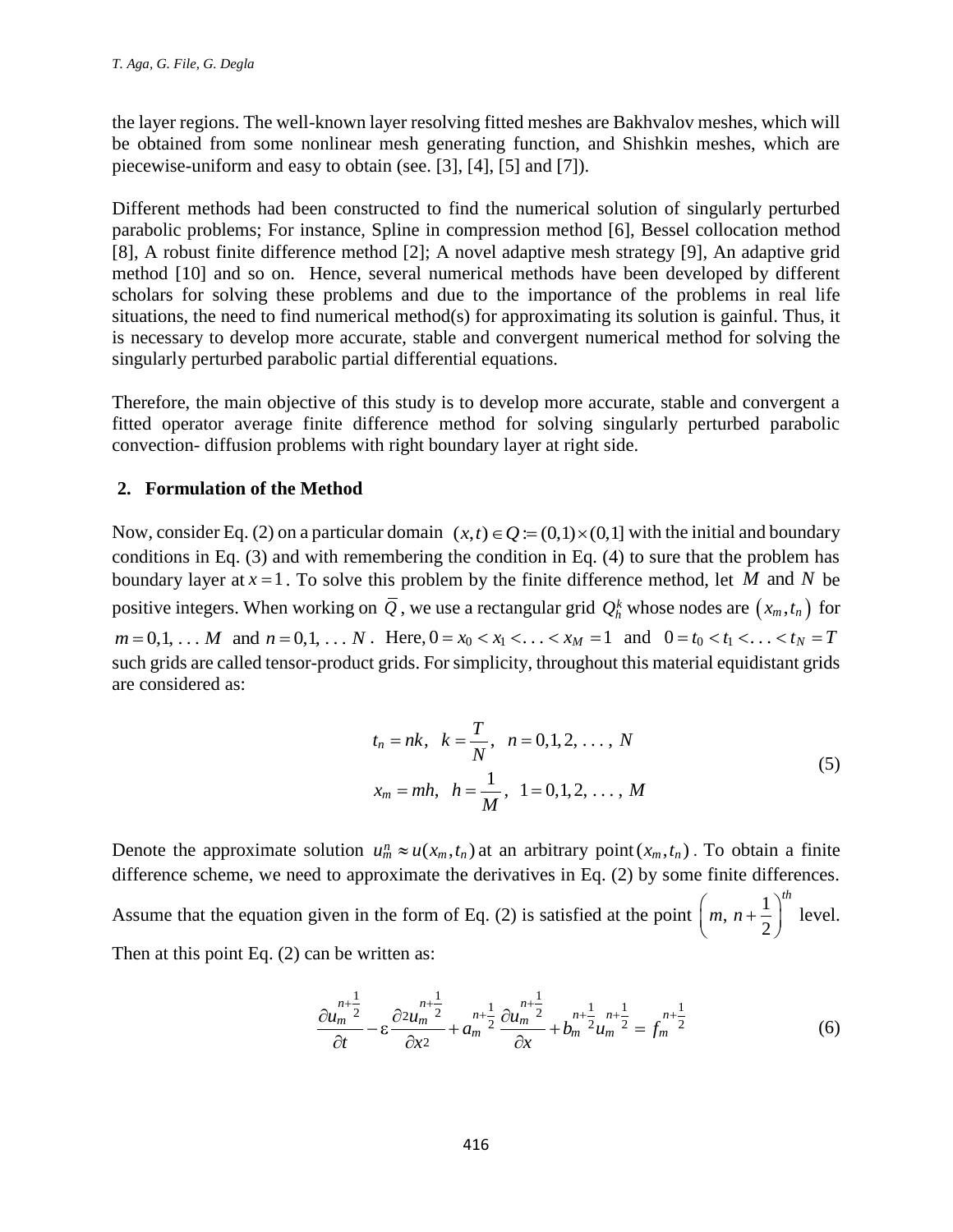For the derivatives with respect to *t*, using Taylor series expansion at the point  $\left( m, n+\frac{1}{2} \right)$ 2  $\left(m, n+\frac{1}{2}\right)$ we have:

$$
u_m^{n+1} = u_m^{n+\frac{1}{2}} + \frac{k}{2} \frac{\partial u_m^{n+\frac{1}{2}}}{\partial t} + \frac{k^2}{8} \frac{\partial^2 u_m^{n+\frac{1}{2}}}{\partial t^2} + \frac{k^3}{48} \frac{\partial^3 u_m^{n+\frac{1}{2}}}{\partial t^3} + O(k^4)
$$
 (7)

$$
u_m^n = u_m^{n+\frac{1}{2}} - \frac{k}{2} \frac{\partial u_m^{n+\frac{1}{2}}}{\partial t} + \frac{k^2}{8} \frac{\partial^2 u_m^{n+\frac{1}{2}}}{\partial t^2} - \frac{k^3}{48} \frac{\partial^3 u_m^{n+\frac{1}{2}}}{\partial t^3} + O(k^4)
$$
(8)

Subtracting Eq. (8) from Eq. (7), gives the central difference approximation in such a point as

$$
\frac{\partial u_m^{n+\frac{1}{2}}}{\partial t} = \frac{u_m^{n+1} - u_m^n}{k} + \tau_1
$$
\n(9)

where the truncation term 1 2  $\partial^3 u_m^2$  2  $t_1 = -\frac{\kappa^2}{24} \frac{\partial^2 u_m}{\partial t^3}.$ 24  $k^2 \partial^3 u_m^{n}$ *t*  $\tau_1 = -\frac{k^2}{24} \frac{\partial^3 u_m^{n+1}}{\partial x_m^{n-1}}$  $\partial$ 

If we consider the other terms of Eq. (6) related to the points  $(m, n)$  and  $(m, n+1)$ , using its average, which can be written:

$$
-\varepsilon \frac{\partial^2 u_m^{n+\frac{1}{2}}}{\partial x^2} + a_m^{n+\frac{1}{2}} \frac{\partial u_m^{n+\frac{1}{2}}}{\partial x} + b_m^{n+\frac{1}{2}} u_m^{n+\frac{1}{2}} - f_m^{n+\frac{1}{2}} = \frac{L_x^N u_m^{n+1} + L_x^N u_m^n}{2}
$$
\n
$$
L_x^N u_m^n = -\varepsilon \frac{u_{m+1}^{n+1} - 2u_m^{n+1} + u_{m-1}^{n+1}}{2} + a_m^{n+1} \frac{u_{m+1}^{n+1} - u_{m-1}^{n+1}}{2!} + b_m^{n+1} u_m^{n+1} - f_m^{n+1} +
$$
\n(10)

$$
-\varepsilon \frac{\partial^2 u_m^{n-2}}{\partial x^2} + a_m^{n+\frac{1}{2}} \frac{\partial u_m^{n-2}}{\partial x} + b_m^{n+\frac{1}{2}} u_m^{n+\frac{1}{2}} - f_m^{n+\frac{1}{2}} = \frac{L_x^N u_m^{n+1} + L_x^N u_m^n}{2}
$$
(10)  
where,  $L_x^N u_m^{n+1} + L_x^N u_m^n = -\varepsilon \frac{u_{m+1}^{n+1} - 2u_m^{n+1} + u_{m-1}^{n+1}}{h^2} + a_m^{n+1} \frac{u_{m+1}^{n+1} - u_{m-1}^{n+1}}{2h} + b_m^{n+1} u_m^{n+1} - f_m^{n+1} +$   

$$
-\varepsilon \frac{u_{m+1}^n - 2u_m^n + u_{m-1}^n}{h^2} + a_m^n \frac{u_{m+1}^n - u_{m-1}^n}{2h} + b_m^n u_m^n - f_m^n + \tau_2
$$
  

$$
\tau_2 = h^2 \left( \frac{\varepsilon}{12} \frac{\partial^2 u_m^{n+1}}{\partial x^4} - \frac{a_m^{n+1}}{6} \frac{\partial^2 u_m^{n+1}}{\partial x^4} + \frac{\varepsilon}{12} \frac{\partial^3 u_m^n}{\partial x^3} - \frac{a_m^n}{6} \frac{\partial^4 u_m^n}{\partial x^4} \right).
$$

Substituting Eqs (9) and (10) into Eq. (6) gives:  
\n
$$
2u_m^{n+1} - 2u_m^n + k \left( -\varepsilon \frac{u_{m+1}^{n+1} - 2u_m^{n+1} + u_{m-1}^{n+1}}{h^2} + a_m^{n+1} \frac{u_{m+1}^{n+1} - u_{m-1}^{n+1}}{2h} + b_m^{n+1} u_m^{n+1} \right) + k \left( -\varepsilon \frac{u_{m+1}^n - 2u_m^n + u_{m-1}^n}{h^2} + a_m^n \frac{u_{m+1}^n - u_{m-1}^n}{2h} + b_m^n u_m^n \right) = k \left( f_m^{n+1} + f_m^n \right) + \tau_3
$$
\n(11)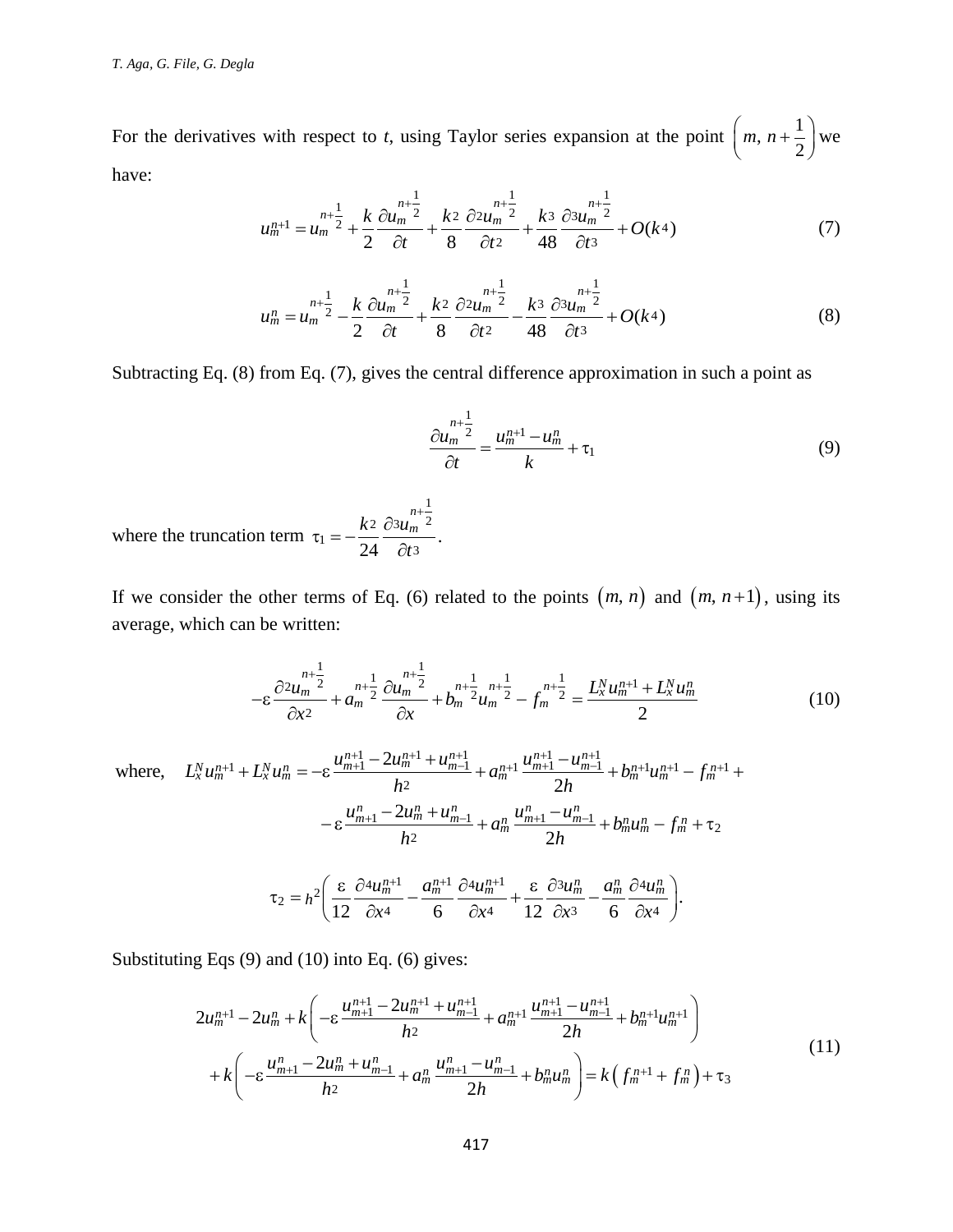where  $\tau_3 = 2(\tau_1 + \tau_2)$ .

To obtain the more accurate numerical solution and uniformly convergent numerical method, let introduce the fitting factors  $\sigma_1$  and  $\sigma_2$  on the obtained scheme Eq. (11) at both  $(m,n)^{th}$  and

$$
(m, n+1)^{th} \text{ level respectively as:}
$$
\n
$$
2u_{m}^{n+1} - 2u_{m}^{n} + k \left( -\varepsilon \sigma_{1} \frac{u_{m+1}^{n+1} - 2u_{m}^{n+1} + u_{m-1}^{n+1}}{h^{2}} + a_{m}^{n+1} \frac{u_{m+1}^{n+1} - u_{m-1}^{n+1}}{2h} + b_{m}^{n+1} u_{m}^{n+1} \right) + k \left( -\varepsilon \sigma_{2} \frac{u_{m+1}^{n} - 2u_{m}^{n} + u_{m-1}^{n}}{h^{2}} + a_{m}^{n} \frac{u_{m+1}^{n} - u_{m-1}^{n}}{2h} + b_{m}^{n} u_{m}^{n} \right) = k \left( f_{m}^{n+1} + f_{m}^{n} \right)
$$
\n
$$
(12)
$$

To get the value of fitting factors  $\sigma_1$  and  $\sigma_2$ , let denote  $\rho = \frac{h}{\sqrt{2}}$  $\epsilon$ and after multiplying both side by *h* then evaluate the limit both sides of Eq.(12) as  $h \to 0$  gives:<br>  $\lim_{n \to \infty} \left( -\frac{\sigma_1}{u^{n+1} - 2u^{n+1} + u^{n+1}} + \frac{a^{n+1}}{u^{n+1} - u^{n+1}} \right) +$ 

$$
\lim_{h \to 0} \left( -\frac{\sigma_1}{\rho} (u_{m+1}^{n+1} - 2u_m^{n+1} + u_{m-1}^{n+1}) + \frac{a_m^{n+1}}{2} (u_{m+1}^{n+1} - u_{m-1}^{n+1}) \right) +
$$
\n
$$
\lim_{h \to 0} \left( -\frac{\sigma_2}{\rho} (u_{m+1}^n - 2u_m^n + u_{m-1}^n) + \frac{a_m^n}{2} (u_{m+1}^n - u_{m-1}^n) \right) = 0
$$
\n(13)

Since, the finite difference approximation terms are at  $(m, n)^{th}$  and  $(m, n+1)^{th}$  levels in different time direction, so that Eq. (13) satisfied if and only if:

q. (13) satisfied if and only if:  
\n
$$
\left[\lim_{h\to 0} \left( -\frac{\sigma_1}{\rho} (u_{m+1}^{n+1} - 2u_m^{n+1} + u_{m-1}^{n+1}) + \frac{a_m^{n+1}}{2} (u_{m+1}^{n+1} - u_{m-1}^{n+1}) \right) = 0
$$
\n
$$
\lim_{h\to 0} \left( -\frac{\sigma_2}{\rho} (u_{m+1}^n - 2u_m^n + u_{m-1}^n) + \frac{a_m^n}{2} (u_{m+1}^n - u_{m-1}^n) \right) = 0
$$

which is written as

$$
\text{written as}
$$
\n
$$
\frac{2\sigma_1}{\rho} = \frac{\lim_{h \to 0} a_m^{n+1} \left( u_{m+1}^{n+1} - u_{m-1}^{n+1} \right)}{\lim_{h \to 0} \left( u_{m+1}^{n+1} - 2u_m^{n+1} + u_{m-1}^{n+1} \right)} \quad \text{and} \quad \frac{2\sigma_2}{\rho} = \frac{\lim_{h \to 0} a_m^n \left( u_{m+1}^n - u_{m-1}^n \right)}{\lim_{h \to 0} \left( u_{m+1}^n - 2u_m^n + u_{m-1}^n \right)} \tag{14}
$$

Here, the main aim is to determine the values of the introduced fitted parameters  $\sigma_1$  and  $\sigma_2$ ; and as Roos *et. al*., [7] provide with the detailed proves for the asymptotic expansion of Eq. (2) with the conditions given in Eqs.  $(3)$  and  $(4)$  given by: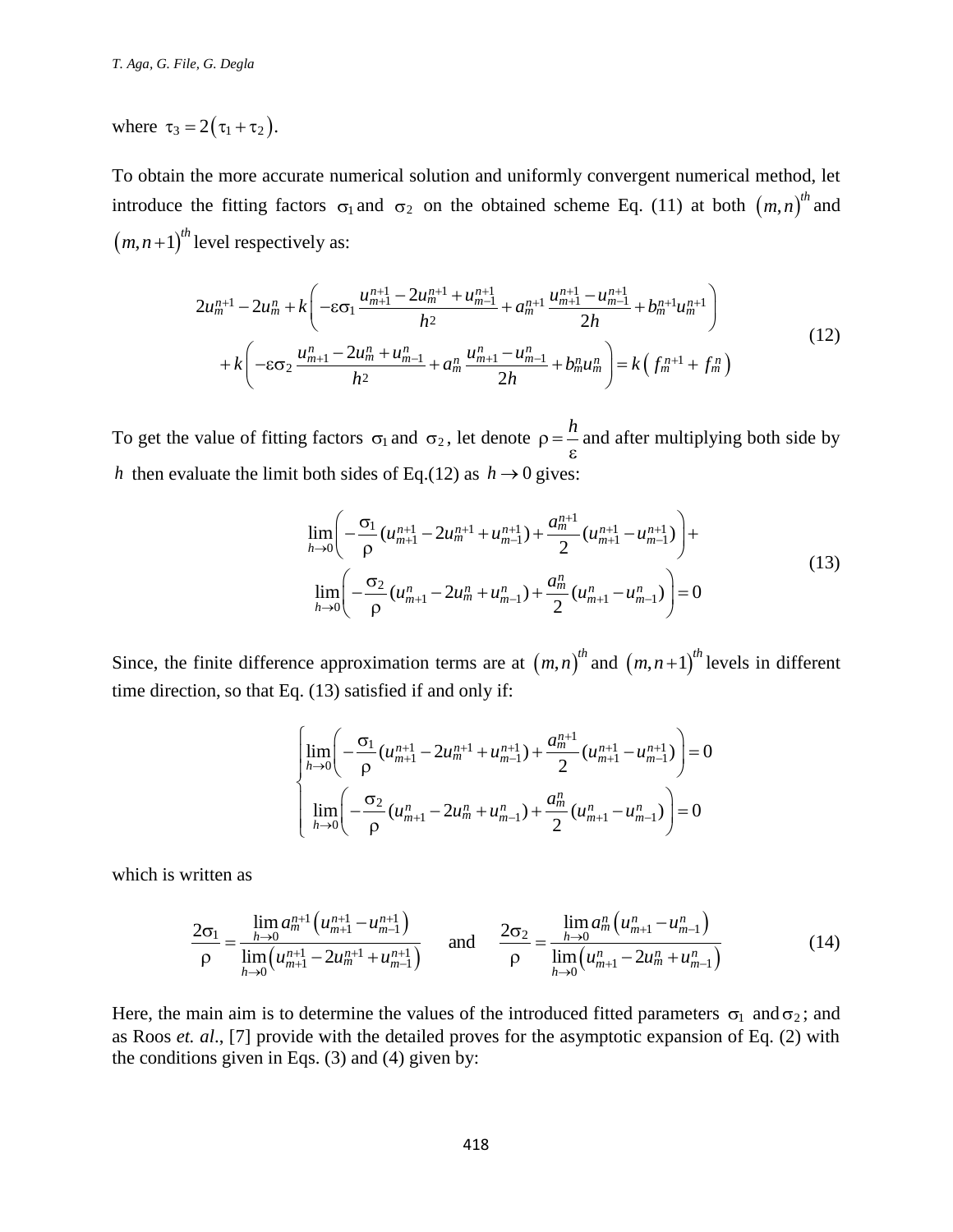$$
u(x,t) = u_0(x,t) + A e^{-a(1,t)\frac{(1-x)}{\epsilon}}
$$

for the solution of its reduced form is  $u_0(x,t)$  and A will be defined using the given boundary conditions that is written at the point  $t = t_n$  as:

$$
u^{n}(x) = u_{0}^{n}(x) + Ae^{-a^{n}(1)\frac{(1-x)}{\varepsilon}}
$$
  

$$
\lim_{h \to 0} u_{m}^{n} = u_{0}^{n}(0) + Ae^{-\frac{a_{(1)}^{n}}{\varepsilon}}e^{a_{(1)}^{n}m\rho}
$$
 (15)

From Eq.  $(11)$  inducing the indices, we get:

$$
\lim_{h \to 0} \left( u_{m+1}^n - u_{m-1}^n \right) = A e^{-\frac{a_{(1)}^n}{\varepsilon} e^{a_{(1)}^n m \rho}} \left( e^{a_{(1)}^n \rho} - e^{-a_{(1)}^n \rho} \right)
$$
(16)

$$
\lim_{h \to 0} (u_{m+1}^n - u_{m-1}^n) = A e^{-\varepsilon} e^{-\varepsilon (1)^n \rho} \left( e^{\alpha (1) \rho} - e^{-\alpha (1) \rho} \right)
$$
\n
$$
\lim_{h \to 0} \left( u_{m+1}^n - 2u_m^n + u_{m-1}^n \right) = A e^{-\frac{a_{(1)}^n}{\varepsilon}} e^{\alpha (1)^n \rho} \left( e^{a_{(1)}^n \rho} - 2 + e^{-a_{(1)}^n \rho} \right)
$$
\n(17)

Using Eqs. (15), (16) and (17), Eq. (14) becomes:

$$
\sigma_1 = \frac{\rho a_{(1)}^{n+1}}{2} \coth\left(\frac{\rho a_{(1)}^{n+1}}{2}\right) \quad \text{and} \quad \sigma_1 = \frac{\rho a_{(1)}^n}{2} \coth\left(\frac{\rho a_{(1)}^n}{2}\right) \tag{18}
$$

From Eq. (12) and the values in Eq. (18), the fitted operator finite difference scheme given by:  
\n
$$
2u_m^{n+1} + k \left( -\varepsilon \sigma_1 \frac{u_{m+1}^{n+1} - 2u_m^{n+1} + u_{m-1}^{n+1}}{h^2} + a_m^{n+1} \frac{u_{m+1}^{n+1} - u_{m-1}^{n+1}}{2h} + b_m^{n+1} u_m^{n+1} \right) = 2u_m^n
$$
\n
$$
-k \left( -\varepsilon \sigma_2 \frac{u_{m+1}^n - 2u_m^n + u_{m-1}^n}{h^2} + a_m^n \frac{u_{m+1}^n - u_{m-1}^n}{2h} + b_m^n u_m^n \right) + k \left( f_m^{n+1} + f_m^n \right)
$$

This can be written as the recurrence relation of the form:

$$
-E_m^{n+1}u_{m-1}^{n+1} + F_m^{n+1}u_m^{n+1} - G_m^{n+1}u_{m+1}^{n+1} = H_m^{n+1}
$$
 (19)

for  $m = 1, 2, ..., M$  and  $n = 0, 1, 2, ..., N$ ,

$$
u(x,t) = u_0(x,t) + A_e^{-\alpha(1,t)} \frac{(1-x)}{\varepsilon}
$$
  
\nfor the solution of its reduced form is  $u_0(x,t)$  and A will be defined using the given boundary  
\nconditions that is written at the point  $t = t_n$  as:  
\n
$$
u^{\alpha}(x) = u_0^{\alpha}(x) + A_e^{-\alpha} \frac{a_0^{\alpha}(1)}{\varepsilon}
$$
\n
$$
\lim_{h \to 0} u_n^{\alpha} = u_0^{\alpha}(0) + A_e^{-\alpha} \frac{a_0^{\alpha}(1)}{\varepsilon}
$$
\n
$$
\lim_{h \to 0} (u_{m+1}^{\alpha} - u_{m-1}^{\alpha}) = A_e^{-\frac{\alpha(0)}{\varepsilon}} e^{\alpha_0^{\alpha}(1)^n p} \left(e^{\alpha_0^{\alpha}(1)^n} - e^{-\alpha_0^{\alpha}(1)^n}\right) \qquad (16)
$$
\n
$$
\lim_{h \to 0} (u_{m+1}^{\alpha} - 2u_m^{\alpha} + u_{m-1}^{\alpha}) = A_e^{-\frac{\alpha(0)}{\varepsilon}} e^{\alpha_0^{\alpha}(1)^n p} \left(e^{\alpha_0^{\alpha}(1)^n} - 2 + e^{-\alpha_0^{\alpha}(1)^n}\right) \qquad (17)
$$
\nUsing Eqs. (15), (16) and (17), Eq. (14) becomes:  
\n
$$
\sigma_1 = \frac{\rho a_0^{\alpha+1}}{2} \coth\left(\frac{\rho a_0^{\alpha+1}}{2}\right) \qquad \text{and} \qquad \sigma_1 = \frac{\rho a_0^{\alpha}(1)^{\alpha+1} \rho}{2} \coth\left(\frac{\rho a_0^{\alpha}(1)}{2}\right) \qquad (18)
$$
\nFrom Eq. (12) and the values in Eq. (18), the fitted operator finite difference scheme given by:  
\n
$$
2u_m^{\alpha+1} + k \left( -c\sigma_1 \frac{u_{m+1}^{\alpha+1} - 2u_m^{\alpha+1} + u_{m-1}^{\alpha+1}}{h^2} + a_m^{\alpha+1} \frac{u_{m+1}^{\alpha+1} - u_{m-1}^{\alpha+1}}{2h} + b_m^{\alpha+1} u_m^{\alpha}\right) + k \left( f_m^{\alpha+1} + f_m^{\alpha} \right)
$$
\

unknowns with numbers  $m-1$ , m and  $m+1$ , so that the matrix of the system has non-zero elements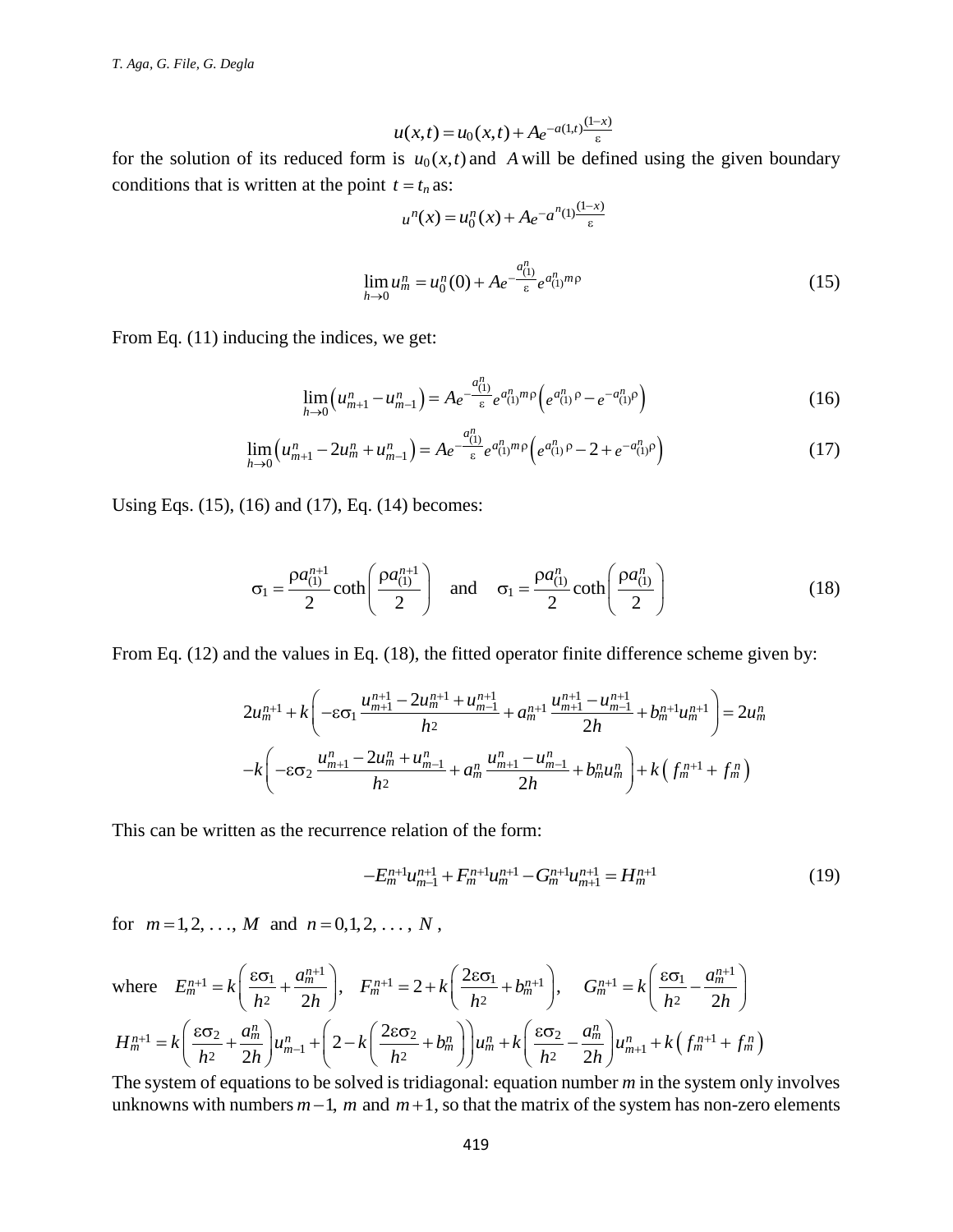only on the diagonal and in the positions immediately to the left and to the right of the diagonal. The coefficients  $E_m^{n+1}$ ,  $F_m^{n+1}$ ,  $G_m^{n+1}$  and the right-hand side  $H_m^{n+1}$  are given, and we assume that they satisfy the conditions:- The coefficients  $E_m^{n+1}$ ,  $F_m^{n+1}$ ,  $G_m^{n+1}$  and the right-hand side  $H_m^{n+1}$ <br>hey satisfy the conditions:-<br> $E_m^{n+1}| > 0$ ,  $|F_m^{n+1}| > 0$ ,  $|G_m^{n+1}| > 0$  and  $|F_m^{n+1}| > |E_m^{n+1}| + |G_m^{n+1}|$ 

These conditions ensure that the matrix is *diagonally dominant*, with the diagonal element in each

row being at least as large as the sum of the absolute values of the other elements.  
\n
$$
2 + k \left( \frac{2 \varepsilon \sigma_1}{h^2} + b_m^{n+1} \right) \ge k \left( \frac{\varepsilon \sigma_1}{h^2} + \frac{a_m^{n+1}}{2h} \right) + k \left( \frac{\varepsilon \sigma_1}{h^2} - \frac{a_m^{n+1}}{2h} \right)
$$

Therefore,  $|F_i^{j+1}| > |E_i^{j+1}| + |G_i^{j+1}|$ , It is easy to see that these conditions are satisfied by our difference equation system. Thus, Eq. (19) can be solved by Thomas algorithm.

#### **3. Stability of the Method**

A partial differential equation is well-posed if the solution of the partial differential equation is exists, and depends continuously on the initial condition and boundary conditions. The Von Neumann stability technique is applied to investigate the stability of the developed scheme in Eq. (15), by assuming that the solution of Eq. (15) at the grid point  $(x_m, t_n)$  is given by:

$$
u_m^n = \xi^n e^{im\theta} \tag{20}
$$

where  $i = \sqrt{-1}$ ,  $\theta$  is the real number and  $\xi$  is the amplitude factor.

Now, putting Eq. (20) into the homogeneous part of Eq. (19) gives:  
\n
$$
\xi\left(-E_m^{n+1}e^{-i\theta} + F_m^{n+1} - G_m^{n+1}e^{i\theta}\right) = k\left(\frac{\epsilon\sigma_2}{h^2} + \frac{a_m^n}{2h}\right)e^{-i\theta} + \left(2 - k\left(\frac{2\epsilon\sigma_2}{h^2} + b_m^n\right)\right) + k\left(\frac{\epsilon\sigma_2}{h^2} - \frac{a_m^n}{2h}\right)e^{i\theta}
$$
\n
$$
\xi = \frac{2 - k\left(\frac{2\epsilon\sigma_2}{h^2} + b_m^n\right) + k\frac{\epsilon\sigma_2}{h^2}e^{-i\theta} + k\frac{a_m^n}{2h}e^{-i\theta} + k\frac{\epsilon\sigma_2}{h^2}e^{i\theta} - k\frac{a_m^n}{2h}e^{i\theta}}{-E_m^{n+1}e^{-i\theta} + F_m^{n+1} - G_m^{n+1}e^{i\theta}}
$$
\nBut,  $e^{\pm i\theta} = \cos\theta \pm i\sin\theta \implies \int e^{i\theta} + e^{-i\theta} = \cos\theta + i\sin\theta + \cos\theta - i\sin\theta = 2\cos\theta$ 

But,  $(\cos\theta + i\sin\theta)$  $\frac{G_m^{n+1}e^{i\theta}}{\cos\theta + i\sin\theta + \cos\theta - i\sin\theta} = 2\cos\theta$  $\cos \theta \pm i \sin \theta$  $-E_m^{n+1}e^{-i\theta} + F_m^{n+1} - G_m^{n+1}e^{i\theta}$ <br>  $i\theta = \cos\theta \pm i\sin\theta \implies \begin{cases} e^{i\theta} + e^{-i\theta} = \cos\theta + i\sin\theta + \cos\theta - i\sin\theta = 2\cos\theta \\ e^{-i\theta} - e^{i\theta} = \cos\theta - i\sin\theta - (\cos\theta + i\sin\theta) = -2i\sin\theta \end{cases}$  $i\theta + e^{-i}$ <br> $i\theta - e^{i}$  $-E_m^{n+1}e^{-i\theta} + F_n^i$ <br> $e^{\pm i\theta} = \cos\theta \pm i\sin\theta \implies e^{i\theta} + e_n^i$  $e^{i\theta} + e^{-\theta}$ <br> $e^{-i\theta} - e^{-\theta}$  $- E_m^{n+1} e^{-i\theta} + F_m^{n+1} - G_m^{n+1} e^{i\theta}$ <br>  $i \sin \theta \implies e^{i\theta} + e^{-i\theta} = \cos \theta + i \sin \theta + \cos \theta - i$ +  $F_m^{n+1} - G_m^{n+1} e^{i\theta}$ <br>  $\theta + e^{-i\theta} = \cos \theta + i \sin \theta + \cos \theta - i \sin \theta = 2 \cos \theta$ <br>  $\vec{a} \cdot \vec{b} - e^{i\theta} = \cos \theta - i \sin \theta - (\cos \theta + i \sin \theta) = -2i$  $\pm i\theta = \cos \theta$  $i\theta + e^{-i\theta} = \cos \theta$ <br> $-i\theta - e^{i\theta} = \cos \theta$  $-E_m^{n+1}e^{-i\theta} + F_m^{n+1}$ <br>=  $\cos \theta \pm i \sin \theta$   $\Rightarrow$   $\begin{cases} e^{i\theta} + e^{-i\theta} \\ e^{-i\theta} - e^{i\theta} \end{cases}$  $\int e^{i\theta} + e^{-i\theta} = \cos\theta + i\sin\theta + \cos\theta - i\sin\theta = 2\cos\theta$ <br> $\int e^{-i\theta} - e^{i\theta} = \cos\theta - i\sin\theta - (\cos\theta + i\sin\theta) = -2i\sin\theta$ 

and, we have the values of  $E_m^{n+1}$ ,  $F_m^{n+1}$  and  $G_m^{n+1}$  from Eq. (15) which implies: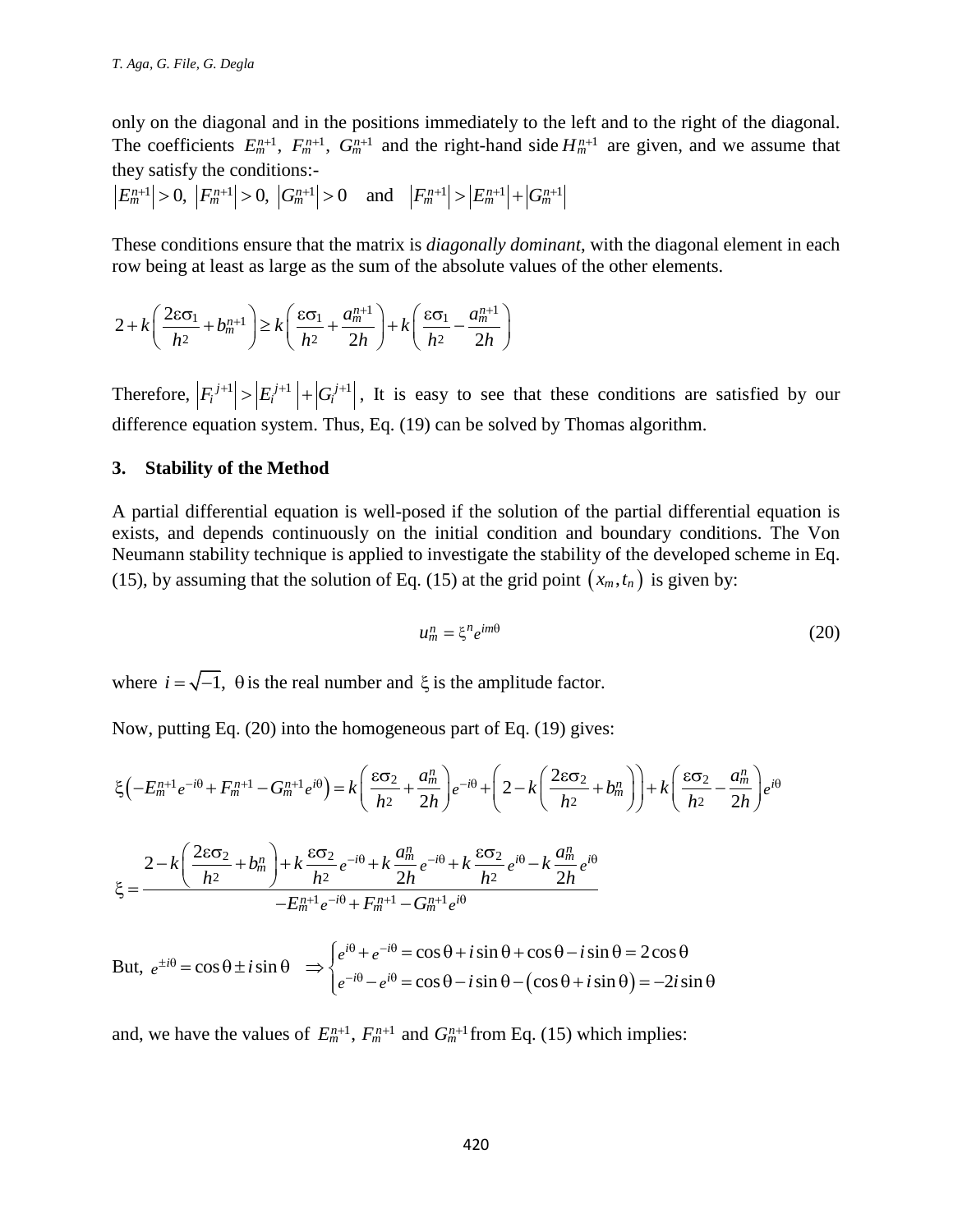$$
\xi = \frac{2 - 4k \frac{\varepsilon \sigma_2}{h^2}}{2 + 4k \frac{\varepsilon \sigma_1}{h^2}} - i \frac{k \frac{a_m^n}{h} \sin \theta}{2 + 4k \frac{\varepsilon \sigma_1}{h^2}}
$$

The condition of stability is  $\xi \leq 1$  and for sufficiently small k, we have  $\xi = 1$ . Hence, the scheme given in Eq. (19) is stable for any value of mesh sizes in both with respect to  $x$  and  $t$ . Thus, the scheme in Eq. (19) is unconditionally stable.

#### **4. Consistency of the method**

Local truncation errors refer to the differences between the original differential equation and its finite difference approximations at grid points. To investigate the consistency of the method, we have the local truncation errors from Eqs (9), (10) and (11) given as:-

$$
T_m^{n+1} = \tau_3 = 2(\tau_1 + \tau_2)
$$
 (21)

where 
$$
\tau_1 = -\frac{k^2}{24} \frac{\partial^2 u_m^{n+\frac{1}{2}}}{\partial t^3}
$$
 and  $\tau_2 = h^2 \left( \frac{\varepsilon}{12} \frac{\partial^2 u_m^{n+1}}{\partial x^4} - \frac{a_m^{n+1}}{6} \frac{\partial^2 u_m^{n+1}}{\partial x^4} + \frac{\varepsilon}{12} \frac{\partial^2 u_m^n}{\partial x^3} - \frac{a_m^n}{6} \frac{\partial^2 u_m^n}{\partial x^4} \right)$ .

Thus, the right hand side hand of Eq. (21) vanishes as  $k \to 0$  and  $h \to 0$  implies  $T_m^{n+1} \to 0$ .

 $\frac{2}{\frac{1}{2}}$   $k \frac{d\frac{d\pi}{m}}{h} \sin \theta$ <br>  $\frac{1}{2} + 4k \frac{6\sigma_1}{h^2}$ <br>
(of stability is  $\xi \le 1$  and for sufficies<br>
(19) is stable for any value of mesh :<br>
(19) is unconditionally stable.<br> **ney of the method**<br>
(ion errors re Hence, the scheme is consistent with the order of convergence  $O(k^2 + h^2)$ . Therefore, the scheme developed in Eq. (19), is convergent. A consistent and stable finite difference method is **convergent** by Lax's equivalence theorem [7].

#### **5. Numerical Examples and Results**

To validate the applicability of the method, model problems have been considered and these examples have been chosen since they have been widely discussed in the literature.

**Example 1:** Consider the singularity perturbed parabolic problem:  
\n
$$
\frac{\partial u}{\partial t} - \varepsilon \frac{\partial^2 u}{\partial x^2} + (1 + x(1 - x)) \frac{\partial u}{\partial x} = f(x, t), \quad (x, t) \in (0, 1) \times (0, 1]
$$

subject to the conditions:

$$
u(x,0) = s(x), \ 0 < x < 1
$$
  
 
$$
u(0,t) = 0 = u(1,t), \ 0 \le t \le 1
$$

We choose the initial data  $s(x)$  and the source function  $f(x,t)$  to fit with the exact solution: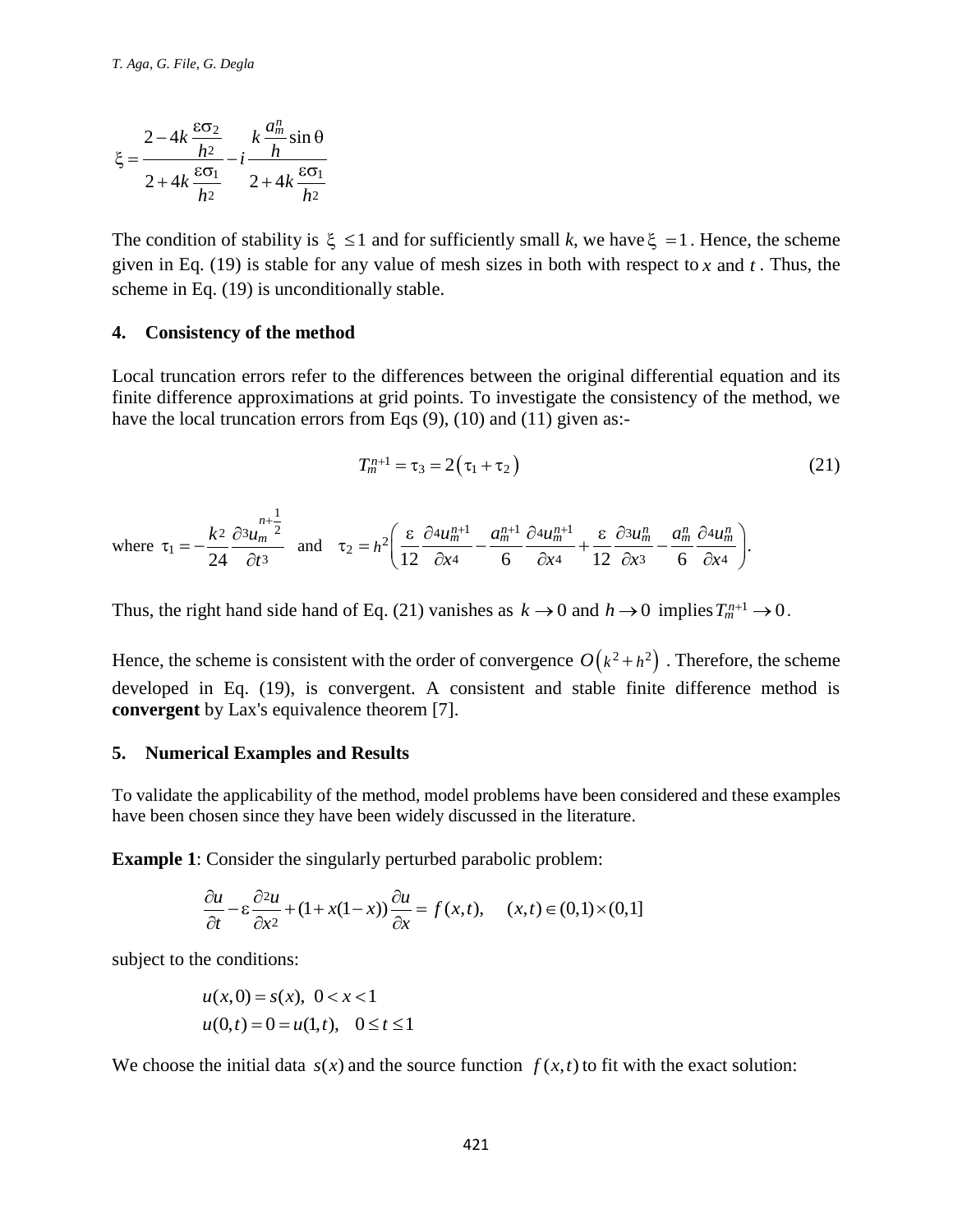$$
u(x,t) = e^{-t} \left(e^{-\frac{1}{\varepsilon}} + x(1 - e^{-\frac{1}{\varepsilon}}) - e^{-\frac{1 - x}{\varepsilon}}\right)
$$

$$
E^{M,N} = \max_{(x_m, t_n) \in Q_{\epsilon}^{M,N}} \left| u(x_m, t_n) - u_m^n \right|
$$

$$
R_{\varepsilon}^{M,N} = \frac{\log(E_{\varepsilon}^{M,N}) - \log(E_{\varepsilon}^{2M,2N})}{\log(2)}
$$

| $u(x,t) = e^{-t} (e^{-\frac{1}{\varepsilon}} + x(1-e^{-\frac{1}{\varepsilon}}) - e^{-\frac{1-x}{\varepsilon}})$                                      |                                                                                                                                                                  |              |              |              |            |  |  |
|------------------------------------------------------------------------------------------------------------------------------------------------------|------------------------------------------------------------------------------------------------------------------------------------------------------------------|--------------|--------------|--------------|------------|--|--|
| As the exact solution for this example is known, for each perturbation parameter $\varepsilon$ , we calculate<br>absolute maximum errors defined by: |                                                                                                                                                                  |              |              |              |            |  |  |
| $E^{M,N} = \max_{(x_m, t_n) \in Q_n^M, N} \left  u(x_m, t_n) - u_m^n \right $                                                                        |                                                                                                                                                                  |              |              |              |            |  |  |
|                                                                                                                                                      | where $u(x_m, t_n)$ and $u_m^n$ respectively, denote the exact and approximate solution. In addition, we<br>determine the corresponding order of convergence by: |              |              |              |            |  |  |
|                                                                                                                                                      |                                                                                                                                                                  |              |              |              |            |  |  |
|                                                                                                                                                      | $R_{\varepsilon}^{M,N} = \frac{\log(E_{\varepsilon}^{M,N}) - \log(E_{\varepsilon}^{2M,2N})}{\log(2)}$                                                            |              |              |              |            |  |  |
|                                                                                                                                                      |                                                                                                                                                                  |              |              |              |            |  |  |
|                                                                                                                                                      | Table 1. Comparison of maximum absolute errors for Example 1 at the number of intervals M, N                                                                     |              |              |              |            |  |  |
| $\epsilon \downarrow$                                                                                                                                | 32, 10                                                                                                                                                           | 64, 20       | 128, 40      | 256, 80      | 512, 160   |  |  |
|                                                                                                                                                      | With fitting factors                                                                                                                                             |              |              |              |            |  |  |
| 10 <sup>0</sup>                                                                                                                                      | 3.2004e-06                                                                                                                                                       | 7.8950e-07   | 1.9651e-07   | 4.9075e-08   | 1.2263e-08 |  |  |
| $10^{-1}$                                                                                                                                            | 3.6140e-04                                                                                                                                                       | 8.9287e-05   | 2.2181e-05   | 5.5427e-06   | 1.3851e-06 |  |  |
| $10^{-2}$                                                                                                                                            | 1.2823e-02                                                                                                                                                       | 2.9914e-03   | 5.4598e-04   | 1.2963e-04   | 3.2304e-05 |  |  |
| $10^{-3}$                                                                                                                                            | 1.7476e-02                                                                                                                                                       | 9.1719e-03   | 4.6673e-03   | 2.0168e-03   | 5.3827e-04 |  |  |
| $10^{-4}$                                                                                                                                            | 1.7476e-02                                                                                                                                                       | 9.1720e-03   | 4.6963e-03   | 2.3759e-03   | 1.1949e-03 |  |  |
|                                                                                                                                                      | Without fitting factors                                                                                                                                          |              |              |              |            |  |  |
| 10 <sup>0</sup>                                                                                                                                      | 1.8093e-06                                                                                                                                                       | 4.4513e-07   | 1.1081e-07   | 2.7681e-08   | 6.9183e-09 |  |  |
| $10^{-1}$                                                                                                                                            | 2.3684e-03                                                                                                                                                       | 5.8236e-04   | 1.4515e-04   | 3.6249e-05   | 9.0592e-06 |  |  |
| $10^{-2}$                                                                                                                                            | 3.0639e-01                                                                                                                                                       | 9.9446e-02   | 2.0645e-02   | 4.3908e-03   | 1.0958e-03 |  |  |
| $10^{-3}$                                                                                                                                            | 9.5155e-01                                                                                                                                                       | 8.5929e-01   | 6.7603e-01   | 4.0072e-01   | 1.5072e-01 |  |  |
| $10^{-4}$                                                                                                                                            | $1.1607e+00$                                                                                                                                                     | $1.1820e+00$ | $1.1463e+00$ | $1.0424e+00$ | 9.2024e-01 |  |  |
|                                                                                                                                                      |                                                                                                                                                                  |              |              |              |            |  |  |
| Table 2. Comparison of maximum absolute errors for Example 1 at the number of intervals $M$ , $N$                                                    |                                                                                                                                                                  |              |              |              |            |  |  |
| $\downarrow$                                                                                                                                         | 32, 10                                                                                                                                                           | 64, 20       | 128, 40      | 256, 80      | 512, 160   |  |  |
| Present method                                                                                                                                       |                                                                                                                                                                  |              |              |              |            |  |  |
| 10 <sup>0</sup>                                                                                                                                      | 3.2004e-06                                                                                                                                                       | 7.8950e-07   | 1.9651e-07   | 4.9075e-08   | 1.2263e-08 |  |  |
| $10^{-2}$                                                                                                                                            | 1.2823e-02                                                                                                                                                       | 2.9914e-03   | 5.4598e-04   | 1.2963e-04   | 3.2304e-05 |  |  |
| $10^{-4}$                                                                                                                                            | 1.7476e-02                                                                                                                                                       | 9.1720e-03   | 4.6963e-03   | 2.3759e-03   | 1.1949e-03 |  |  |
| Results in [1]                                                                                                                                       |                                                                                                                                                                  |              |              |              |            |  |  |
| 10 <sup>0</sup>                                                                                                                                      | 6.8921e-04                                                                                                                                                       | 3.7085e-04   | 1.9290e-04   | 9.8440e-05   | 4.9739e-05 |  |  |
| $10^{-2}$                                                                                                                                            | 7.1532e-02                                                                                                                                                       | 4.5000e-02   | 2.6393e-02   | 1.4579e-02   | 7.1423e-03 |  |  |
| $10^{-4}$                                                                                                                                            | 9.3382e-02                                                                                                                                                       | 5.5430e-02   | 3.9185e-02   | 2.1997e-02   | 1.1787e-02 |  |  |
|                                                                                                                                                      |                                                                                                                                                                  |              |              |              |            |  |  |
|                                                                                                                                                      |                                                                                                                                                                  |              |              |              |            |  |  |
|                                                                                                                                                      |                                                                                                                                                                  |              |              |              |            |  |  |
|                                                                                                                                                      |                                                                                                                                                                  |              |              |              |            |  |  |
|                                                                                                                                                      |                                                                                                                                                                  |              |              |              |            |  |  |
|                                                                                                                                                      |                                                                                                                                                                  | 422          |              |              |            |  |  |

Table 2. Comparison of maximum absolute errors for Example 1 at the number of intervals *M, N*

| $\star$        | 32, 10     | 64, 20     | 128, 40    | 256,80     | 512, 160   |  |  |
|----------------|------------|------------|------------|------------|------------|--|--|
| Present method |            |            |            |            |            |  |  |
| $10^{0}$       | 3.2004e-06 | 7.8950e-07 | 1.9651e-07 | 4.9075e-08 | 1.2263e-08 |  |  |
| $10^{-2}$      | 1.2823e-02 | 2.9914e-03 | 5.4598e-04 | 1.2963e-04 | 3.2304e-05 |  |  |
| $10^{-4}$      | 1.7476e-02 | 9.1720e-03 | 4.6963e-03 | 2.3759e-03 | 1.1949e-03 |  |  |
| Results in [1] |            |            |            |            |            |  |  |
| $10^{0}$       | 6.8921e-04 | 3.7085e-04 | 1.9290e-04 | 9.8440e-05 | 4.9739e-05 |  |  |
| $10^{-2}$      | 7.1532e-02 | 4.5000e-02 | 2.6393e-02 | 1.4579e-02 | 7.1423e-03 |  |  |
| $10^{-4}$      | 9.3382e-02 | 5.5430e-02 | 3.9185e-02 | 2.1997e-02 | 1.1787e-02 |  |  |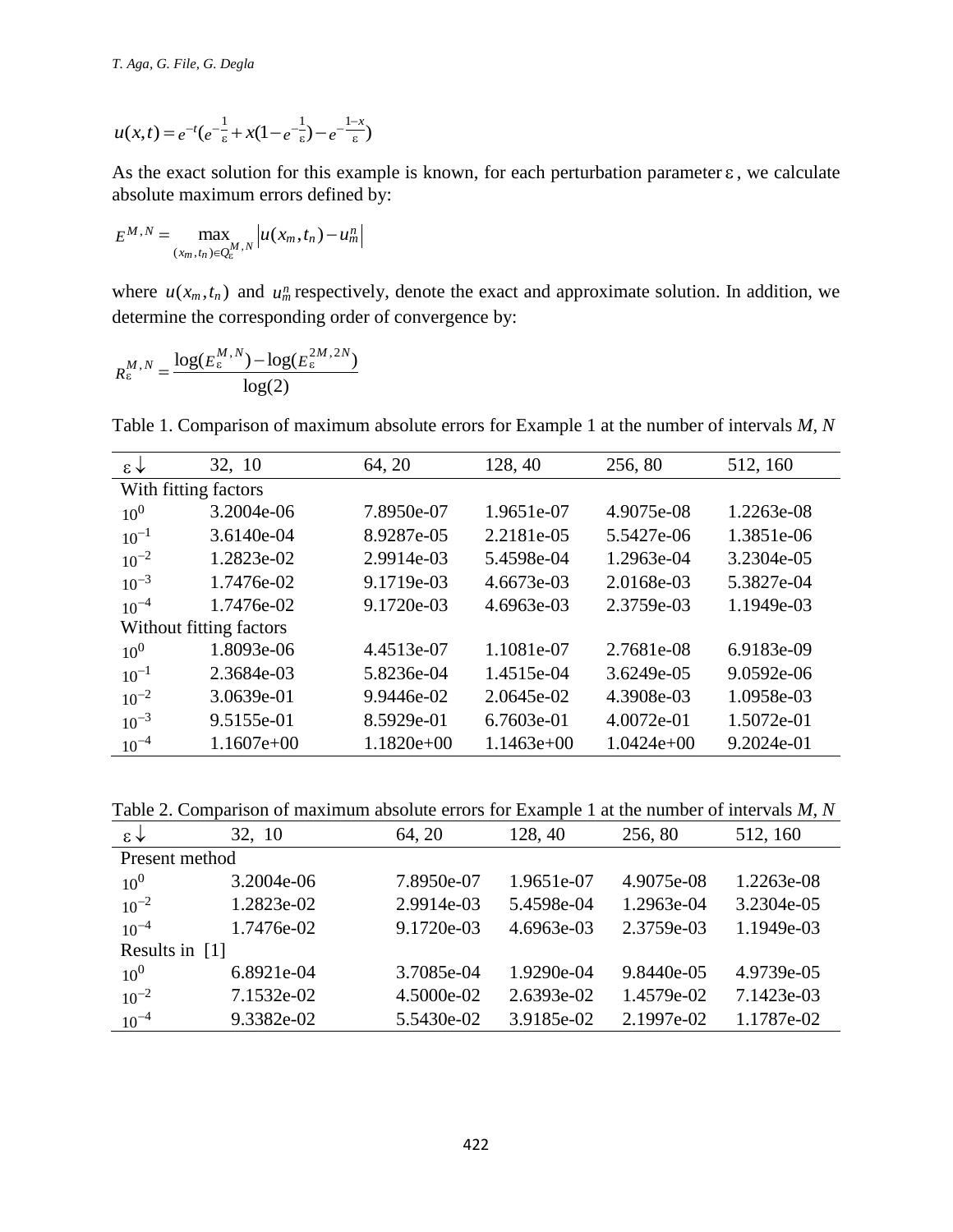|                 |        | $-0.11 + 0.17 - 0.000$ |         |        |  |
|-----------------|--------|------------------------|---------|--------|--|
| $\xi \uparrow$  | 32, 10 | 64, 20                 | 128, 40 | 256,80 |  |
| Present method  |        |                        |         |        |  |
| 10 <sup>0</sup> | 2.0192 | 2.0063                 | 2.0015  | 2.0007 |  |
| $10^{-2}$       | 2.0998 | 2.4539                 | 2.0744  | 2.0046 |  |
| $10^{-4}$       | 0.9301 | 0.9657                 | 0.9831  | 0.9916 |  |
| Results in [1]  |        |                        |         |        |  |
| 10 <sup>0</sup> | 0.8941 | 0.9430                 | 0.9705  | 0.9849 |  |
| $10^{-2}$       | 0.7203 | 0.7853                 | 0.8376  | 0.8912 |  |
| $10^{-4}$       | 0.8211 | 0.9108                 | 0.9624  | 0.9674 |  |

Table 3. Comparison of Rate of convergence for Example 1 at the number of intervals *M, N*

**Example 2**: Consider the singularly perturbed parabolic problem:

Consider the singularity perturbed parabolic problem:  
\n
$$
\frac{\partial u}{\partial t} - \varepsilon \frac{\partial^2 u}{\partial x^2} + (1 + x^2 + \frac{1}{2} \sin \pi x) \frac{\partial u}{\partial x} + (1 + x^2 + \frac{1}{2} \sin \frac{\pi t}{2}) u(x, t) = f(x, t),
$$

for  $(x,t) \in (0,1) \times (0,1]$  and the source function  $f(x,t) = x^3(1-x)^3 t(1-t) \sin \pi t$ 

subject to the conditions:

$$
u(x, 0) = 0, \ 0 < x < 1
$$
  

$$
u(0,t) = 0 = u(1,t), \ 0 \le t \le 1
$$

Since the exact solution is not known, we use the double mesh principle to obtain the maximum absolute errors and to investigate the rate of convergence.

| Twore in companion of maximum absolute chois for Example 2 at the number of meet value, $m$ , $m$ |            |            |            |            |            |  |
|---------------------------------------------------------------------------------------------------|------------|------------|------------|------------|------------|--|
| $\epsilon \downarrow$                                                                             | 32, 16     | 64, 32     | 128, 64    | 256, 128   | 512, 256   |  |
| With fitting factors                                                                              |            |            |            |            |            |  |
| 10 <sup>0</sup>                                                                                   | 8.7112e-05 | 1.8949e-05 | 4.1396e-06 | 1.0346e-06 | 2.5881e-07 |  |
| $10^{-1}$                                                                                         | 3.4987e-04 | 8.7838e-05 | 2.1985e-05 | 5.4998e-06 | 1.3751e-06 |  |
| $10^{-2}$                                                                                         | 1.7357e-03 | 6.7495e-04 | 1.9879e-04 | 5.2071e-05 | 1.3176e-05 |  |
| $10^{-3}$                                                                                         | 1.8971e-03 | 1.0473e-03 | 5.5534e-04 | 2.7537e-04 | 1.0935e-04 |  |
| $10^{-4}$                                                                                         | 1.8971e-03 | 1.0473e-03 | 5.5579e-04 | 2.8673e-04 | 1.4569e-04 |  |
| Without fitting factors                                                                           |            |            |            |            |            |  |
| 10 <sup>0</sup>                                                                                   | 8.7165e-05 | 1.8953e-05 | 4.1427e-06 | 1.0353e-06 | 2.5902e-07 |  |
| $10^{-1}$                                                                                         | 5.3647e-04 | 1.3050e-04 | 3.2470e-05 | 8.1069e-06 | 2.0261e-06 |  |
| $10^{-2}$                                                                                         | 3.8366e-02 | 1.6433e-02 | 4.9141e-03 | 1.0717e-03 | 2.5149e-04 |  |
| $10^{-3}$                                                                                         | 1.1881e-01 | 1.0523e-01 | 8.0985e-02 | 5.0465e-02 | 2.3456e-02 |  |
| $10^{-4}$                                                                                         | 1.3687e-01 | 1.3825e-01 | 1.3548e-01 | 1.2804e-01 | 1.1388e-01 |  |

Table 4. Comparison of maximum absolute errors for Example 2 at the number of intervals *M, N*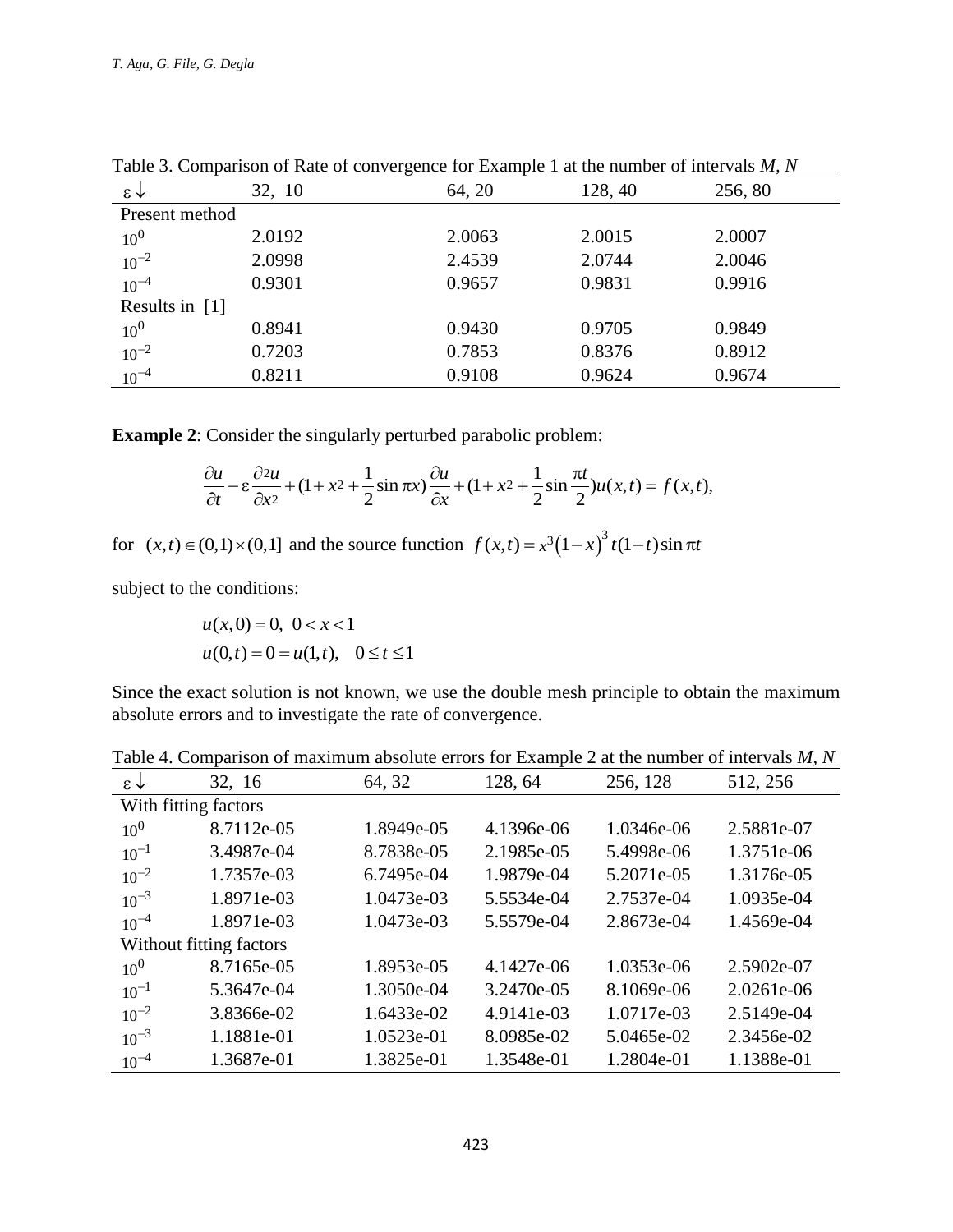| $\circ$                 |           |        |         |          |  |  |  |
|-------------------------|-----------|--------|---------|----------|--|--|--|
| $\epsilon \downarrow$   | 32, 16    | 64, 32 | 128, 64 | 256, 128 |  |  |  |
| With fitting factors    |           |        |         |          |  |  |  |
| 10 <sup>0</sup>         | 2.2007    | 2.1946 | 2.0004  | 1.9991   |  |  |  |
| $10^{-1}$               | 1.9939    | 1.9983 | 1.9991  | 1.9998   |  |  |  |
| $10^{-2}$               | 1.3627    | 1.7635 | 1.9327  | 1.9826   |  |  |  |
| $10^{-3}$               | 0.8571    | 0.9152 | 1.0120  | 1.3324   |  |  |  |
| $10^{-4}$               | 0.8571    | 0.9141 | 0.9548  | 0.9768   |  |  |  |
| Without fitting factors |           |        |         |          |  |  |  |
| 10 <sup>0</sup>         | 2.2013    | 2.1938 | 2.0005  | 1.9989   |  |  |  |
| $10^{-1}$               | 2.0394    | 2.0069 | 2.0019  | 2.0004   |  |  |  |
| $10^{-2}$               | 1.2232    | 1.7416 | 2.1970  | 2.0913   |  |  |  |
| $10^{-3}$               | 0.1751    | 0.3778 | 0.6824  | 1.1053   |  |  |  |
| $10^{-4}$               | $-0.0145$ | 0.0292 | 0.0815  | 0.1691   |  |  |  |

Table 5. Comparison of Rate of convergence for Example 2 at the number of intervals *M, N*



Fig. 1. Behavior of the solutions for Example 2 at  $M = N = 64$  and  $\epsilon = 10^{-4}$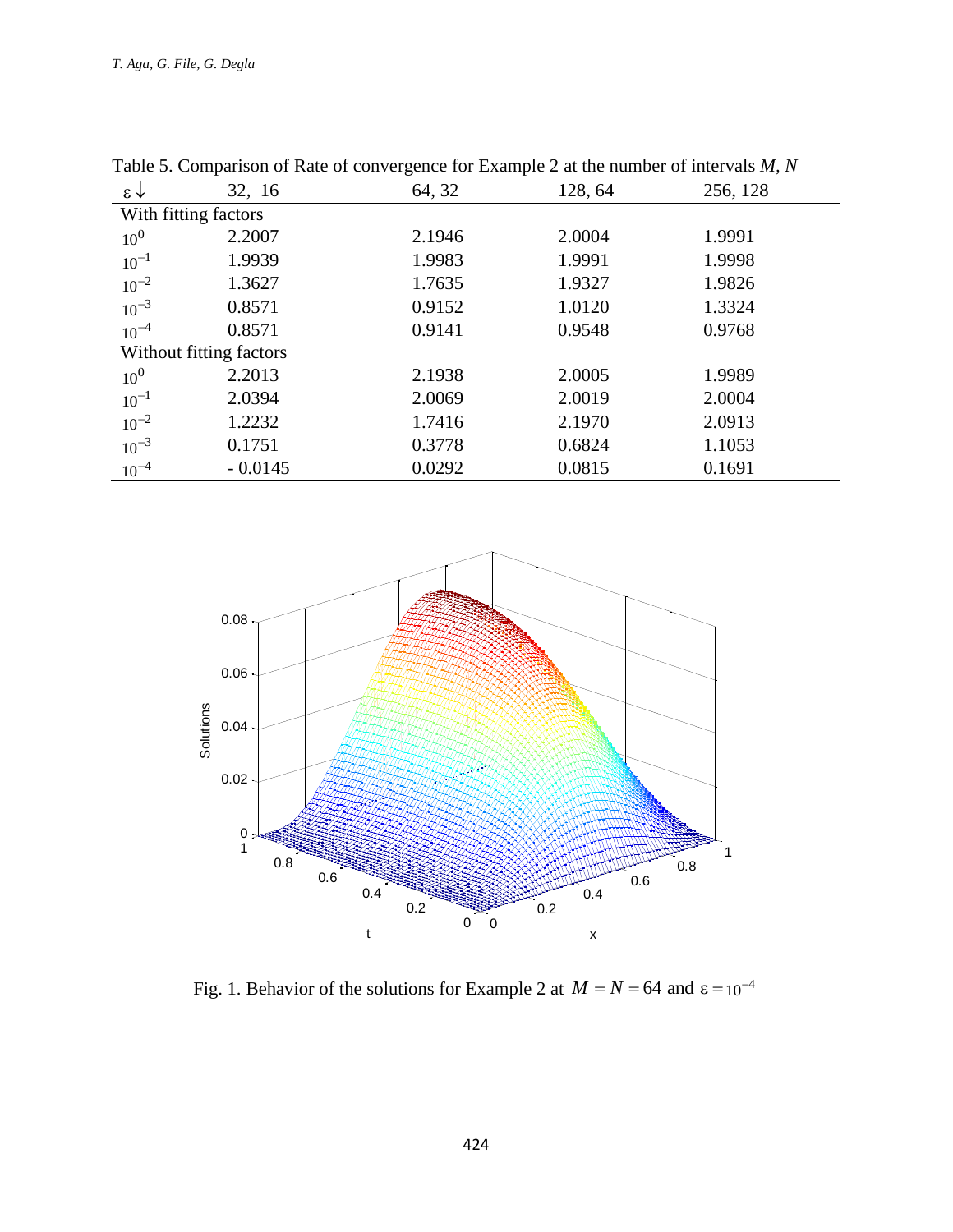

Fig. 2. Pointwise absolute errors for Example 2 at  $M = N = 32$  and  $\epsilon = 10^{-2}$ 

### **6. Discussion**

We have discussed a fitted operator average finite difference method for solving singularly perturbed parabolic convection- diffusion problems which have right boundary layer. The basic mathematical procedures are define the model problem, discretize the solution domain uniformly, replace the differential equation by central difference approximation to the time derivative and approximate the other terms by the average of the central approximation related to two level points. Then the central finite difference approximation gives three-term recurrence relations at each time level with respect to the spatial direction which is diagonal dominate, so that solved by Thomas algorism. Also, the stability and consistency of the method investigated very well to guarantee the convergence of the method.

It can be seen from the results obtained and presented in Tables (1) and (4) shows that, the numerical methods presented in this study converge in the maximum absolute errors with more accurate solution than without fitted numerical method. For each  $\varepsilon$ , M and N in Tables (1 - 5) shows the effectiveness of applying fitted operator in order to obtain more accurate numerical solution and to show the second order rate of convergence . Thus, from the results presented, we have evidence that the maximum absolute errors and the corresponding rate of convergence calculated using the present method is more accurate with higher rate of convergence than the existing methods. Figure 1, indicates the physical behavior of the problem while Figure 2 to indicates the position of boundary layer.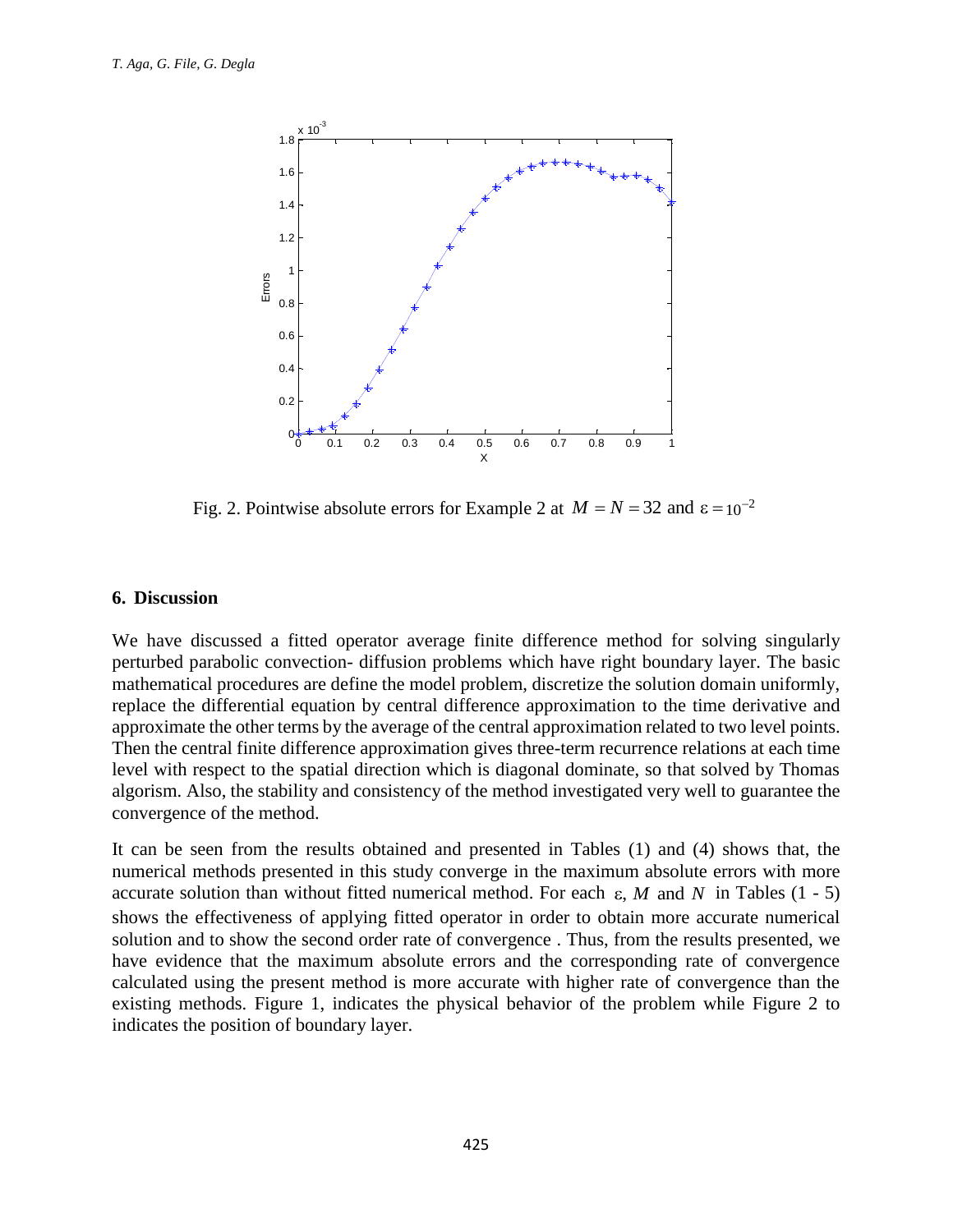## **7. Conclusion**

In this study, we have discussed a fitted operator average finite difference method for solving singularly perturbed parabolic convection- diffusion problems. In order to obtain more accurate numerical solution, introduce and determine the values of fitting parameter. As shown in the investigation of consistency, the present method is second order convergent with respect to the two independent variables. The stability and consistency have been established very well to guarantee the convergence of the method. Moreover, as some numerical results are calculated to support the theoretical results and to demonstrate the effectiveness and the advancement of using fitting operator method has a better numerical accuracy compared to without fitted operator and other methods.

# **Reference**

- [1] Gowrisankar S., Srinivasan N., Robust numerical scheme for singularly perturbed convection– diffusion parabolic initial–boundary-value problems on equidistributed grids, Computer Physics Communications, 185, 2008-2019, 2014
- [2] Munyakazi J. B., A Robust Finite Difference Method for Two-Parameter Parabolic Convection-Diffusion Problems, *An International Journal of Applied Mathematics & Information Sciences,* Vol. 9(6), 2877-2883, 2015
- [3] Miller H. J.J, O'Riordan E. and Shishkin I. G., Fitted numerical methods for singular perturbation problems, Error estimate in the maximum norm for linear problems in one and two dimensions, World Scientific, 1996
- [4] Das P. and Mehrmann V., Numerical solution of singularly perturbed convection-diffusionreaction problems with two small parameters, *BIT Numer Math* DOI 10.1007/s10543-015- 0559-8, 2015
- [5] Rai P. and. Sharma K. K., Singularly perturbed parabolic differential equations with turning point and retarded arguments, *IAENG International Journal of Applied Mathematics*, 45:4, IJAM\_45\_4\_20, 2015
- [6] Mohanty R. K., Dahiya V., Khosla N., Spline in Compression Methods for Singularly Perturbed 1D Parabolic Equations with Singular Coefficients, *Open Journal of Discrete Mathematics,* 2, 70-77, 2012
- [7] Roos G. H., Stynes M.and Tobiska L., Robust numerical methods for singularly perturbed differential equations, Convection-diffusion-reaction and flow problems, Springer-Verlag Berlin Heidelberg, Second Edition, 2008
- [8] Suayip Y. S. and Sahin N., Numerical solutions of singularly perturbed one-dimensional parabolic convection–diffusion problems by the Bessel collocation method, *Applied Mathematics and Computation* 220, 305–315, 2013